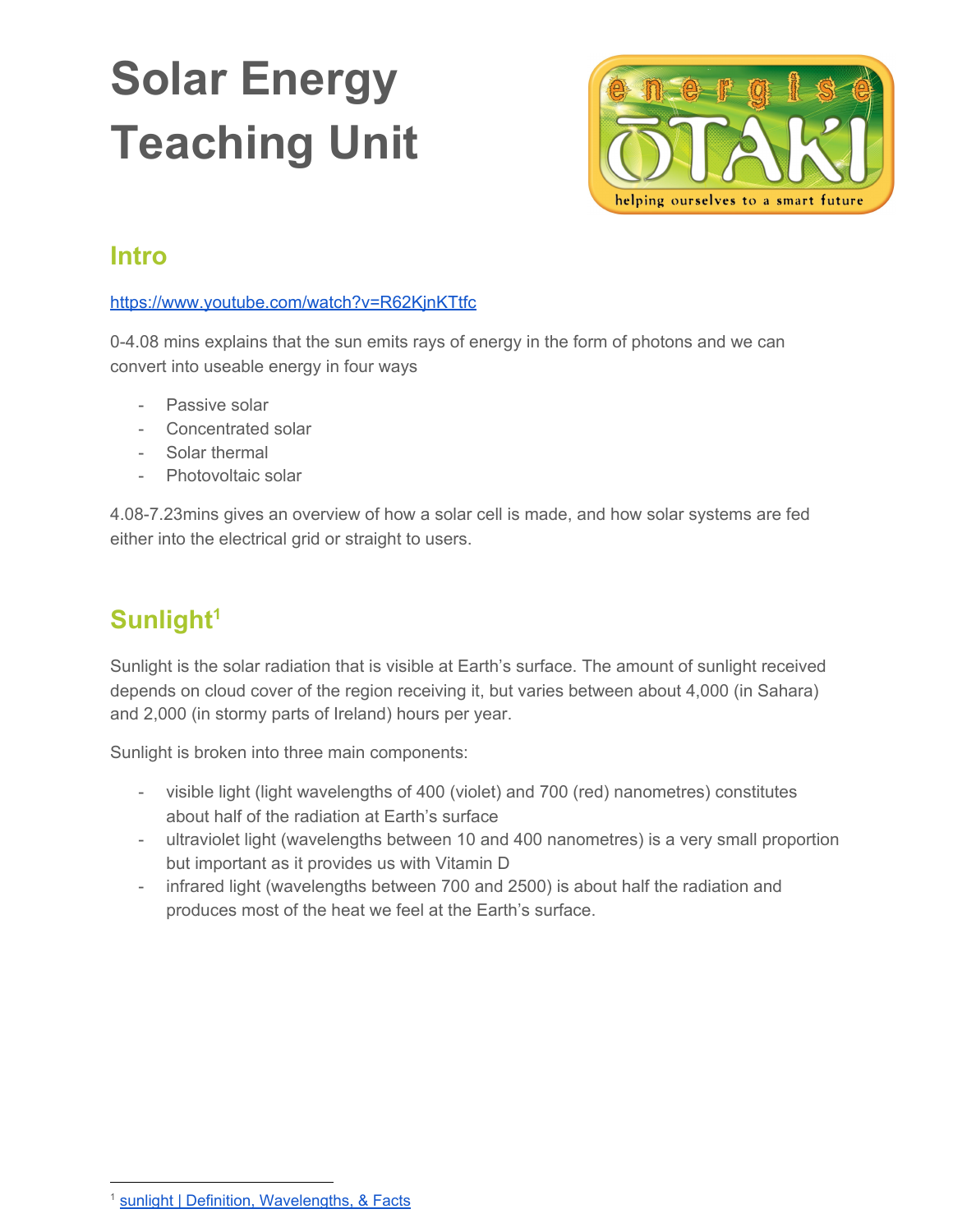

As the solar radiation travels through the Earth's atmosphere some of it is absorbed or weakened by constituents of the atmosphere as well as scattered by air molecules and dust particles. Short wavelengths (like blue) scatter more easily and this is why the sky seems blue most of the time. The ozone layer filters out most of the radiation below 300 nanometers - or our UV light (less so in New Zealand and Australia because there is less ozone), and water vapour and carbon dioxide filter out long wavelengths greater than 1000 nanometers (our infrared light)

Too much light can cause damage such as fading in colours of dyed and natural materials, and UV light which has high energy is particularly damaging, including to our skin (it is the leading part of light that causes sunburn). Light damage is a function of light intensity (measured in lux lumens per square meter) times length of exposure. So if measuring a light that is set at low levels but on 24 hours a day will cause the same amount of damage as higher light levels over a shorter period of time. IE: 50 lux  $X$  24 hours = 1200.... Whereas 200 lux  $X$  6 hours = 1200. This is a similar idea why in winter when the UV levels are lower we can spend longer outside without getting sunburnt, and in summer when UV levels are high we can't spend much time outside without getting sunburnt.<sup>2</sup>

We can reduce our light levels using a variety of methods such as:

- Window shades, films and filters
- Decreasing the number of light fixtures
- Decreasing the wattage of bulbs
- Using light dimmers, viewer activated switches or motion sensors
- Moving/putting things in the dark when not needed
- Shade, clothes and sunscreen to protect our skin when outside

<sup>2</sup> Light, [Ultraviolet,](https://www.amnh.org/research/natural-science-collections-conservation/general-conservation/preventive-conservation/light-ultraviolet-and-infrared) and Infrared | AMNH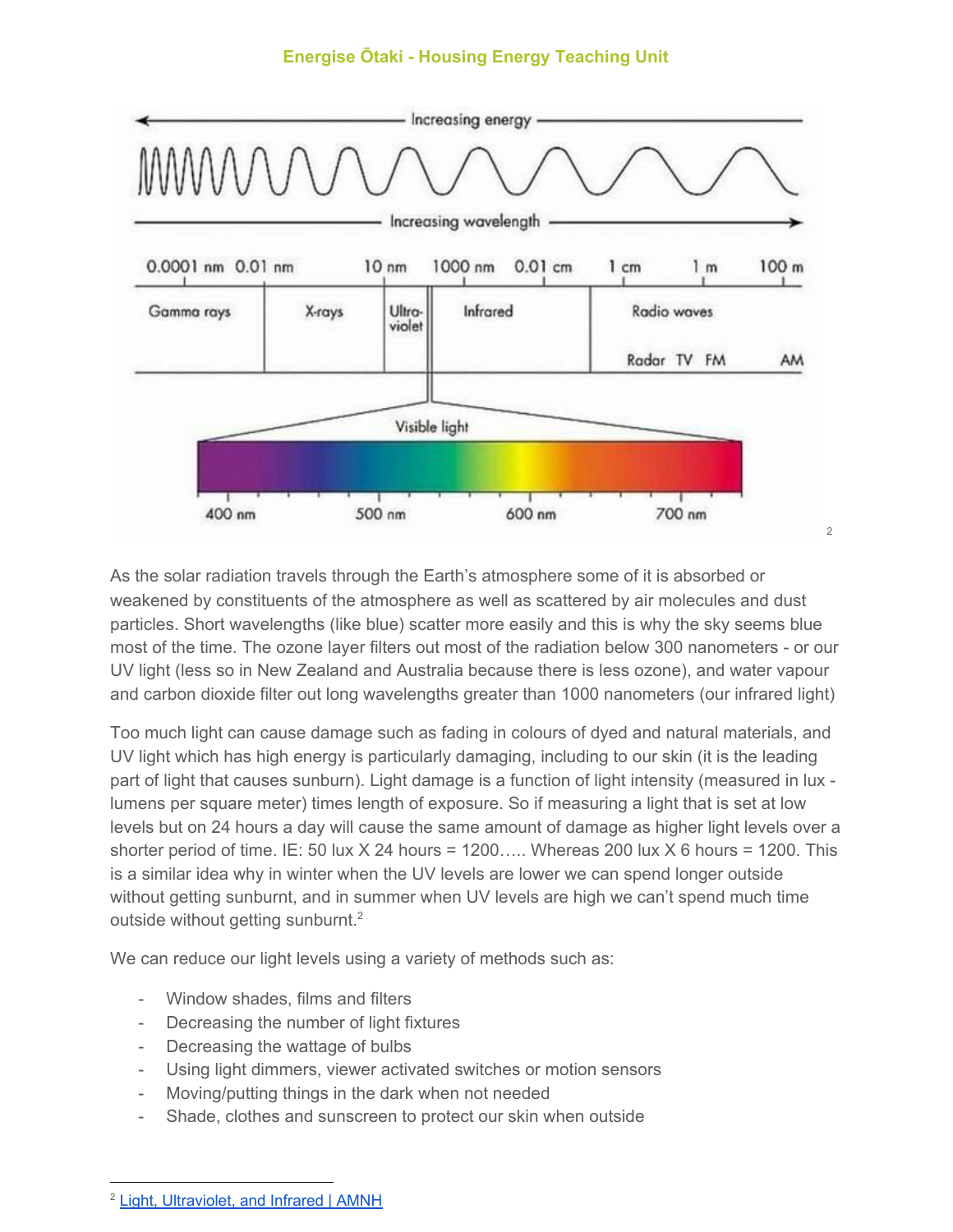This is important especially for places like museums where they want their artifacts kept in good condition, but also why people tend to close curtains in beach houses when they aren't there for long periods of time.

Sunscreen experiments (activity option)

- Using a piece of coloured cheap construction paper. Fold in three, and open up. On one third put a solid object that will block the sun, on one third wipe some sunscreen on, leave the last third with nothing. Put in the sun for a few hours. The coloured paper will fade in the sunlight, sunscreen will withhold some colour, remove the object and paper should be the original colour underneath.
- Tonic water (with quinine) glows when UV light shines through it due to the quinine in the tonic water absorbing the UV light and then emitting it as visible blue light. Make the room dark and then light with UV lamps. Have glasses of tonic water and use different items between the UV light and the glass of tonic to see how much UV it blocks. Try
	- Glass (should remove most UV from light)
	- Clothing
	- Sunscreen

Read more about this experiment at Detecting [Ultraviolet](https://scied.ucar.edu/activity/learn/ultraviolet-light-tonic-water) Light Using Tonic Water | UCAR Center for Science [Education](https://scied.ucar.edu/activity/learn/ultraviolet-light-tonic-water)

## **Passive Solar**

Passive Solar is excluding or allowing sun radiation to enter a space in order to heat it up or keep it cool, without using any active measures (like heaters or fans). It is most commonly seen in housing designs as a way to heat and cool the house whilst lowering cost and need for human-made energy inputs. This was discussed in the housing unit also.

"The simplest method of passive solar heating is sunlight shining through windows. Since we know that the sun rises higher in the sky during the summer than in the winter, engineers and architects design buildings that allow sunlight through the windows during the winter months when the building needs heating, but block the sunlight during the summer to help keep the building cool."3

This simple method can be improved on by adding thermal mass (materials that absorb heat and then release slowly like concrete) and insulation (to stop heat escaping).

<sup>&</sup>lt;sup>3</sup> [Passive](https://www.teachengineering.org/lessons/view/cub_housing_lesson05) Solar Design - Lesson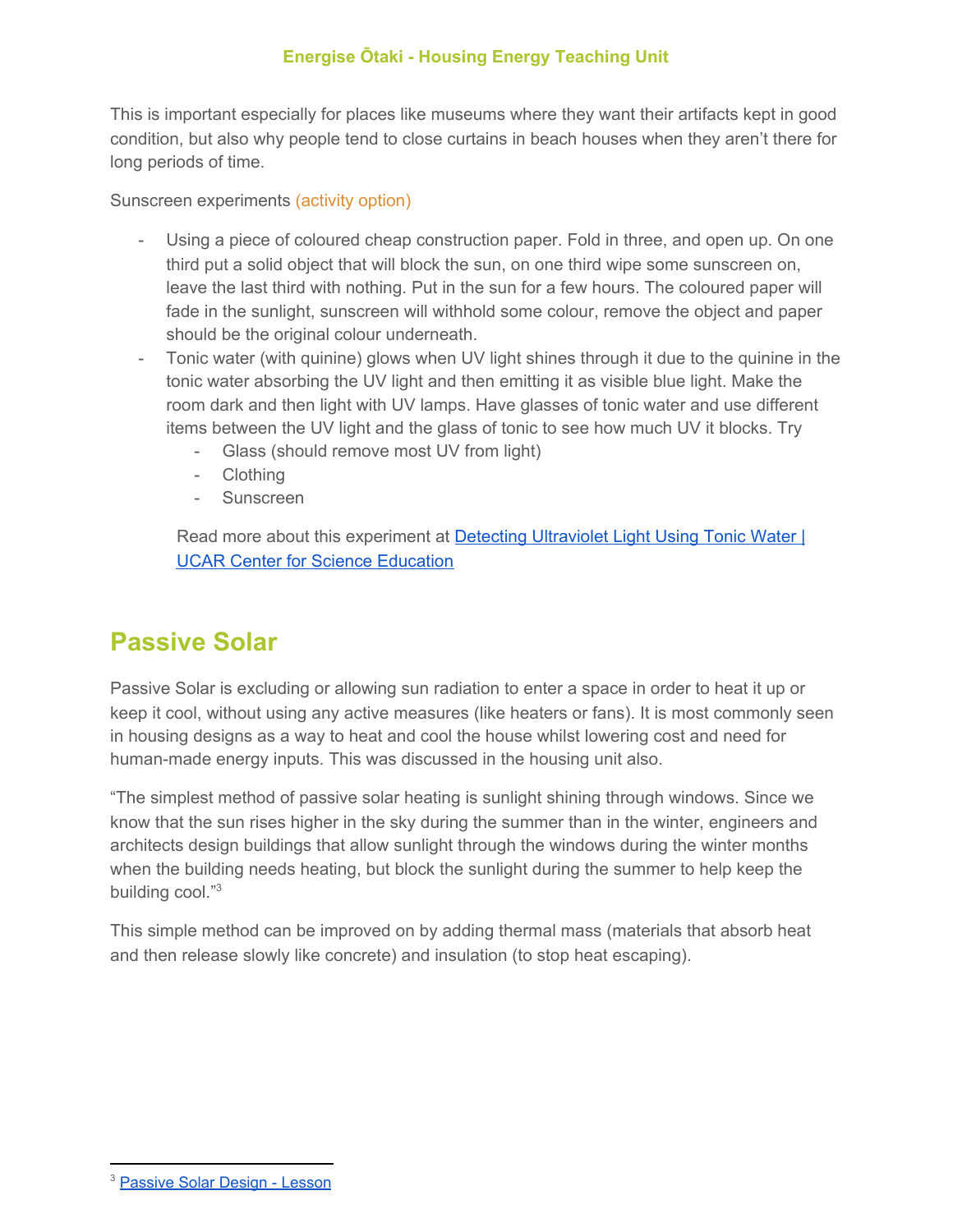

Figure 1. Working together, the five elements of passive solar design constitute a complete and successful passive *solar home design: aperture/collector (north-facing windows - due to NZ being in Southern Hemisphere), absorber* (hard and dark surface of wall or floor material), thermal mass (actual material that retains and stores heat), *distribution (circulation of heat through natural conduction, convection and radiation) and control (roof overhangs, blinds, awnings, shade trees). Notice the differing angles of the sun between winter and summer. 4*

We can use 'passive solar' to heat things up a lot, by using them as a thermal collector. Solar ovens are a good example of this (activity option)

- Use cardboard boxes, painted black (to absorb more radiation) with tin foil on the underside of the lid and insulation if possible to construct a box solar oven. Measure the temperature over an hour in the sun, and try cooking in them (eg. Smores)
- More instructions here if needed 8 Whats [Cooking.xps](http://www.fsec.ucf.edu/en/education/k-12/curricula/use/documents/USE_8_WhatsCooking.pdf)

## **Concentrated Solar<sup>5</sup>**

Concentrating solar means we can increase the efficiency of the system and/or build systems with less photovoltaic components. There are two methods to concentrate sunlight and they use two types of optical systems:

- Lenses light is directed through a transparent material glass or plastic
- Mirrors a number of mirrors reflect the light onto a receiver

## **Using a Lens:**

The sunlight is focused to a point and the receiver is positioned in front of the focal point.

[Passive Solar Design - Lesson](https://www.teachengineering.org/lessons/view/cub_housing_lesson05)

<sup>5</sup> Solar [Energy.pptx](https://drive.google.com/open?id=11bIOV4Lv9Vp-De9BgRgjN-Bhrk841tIR)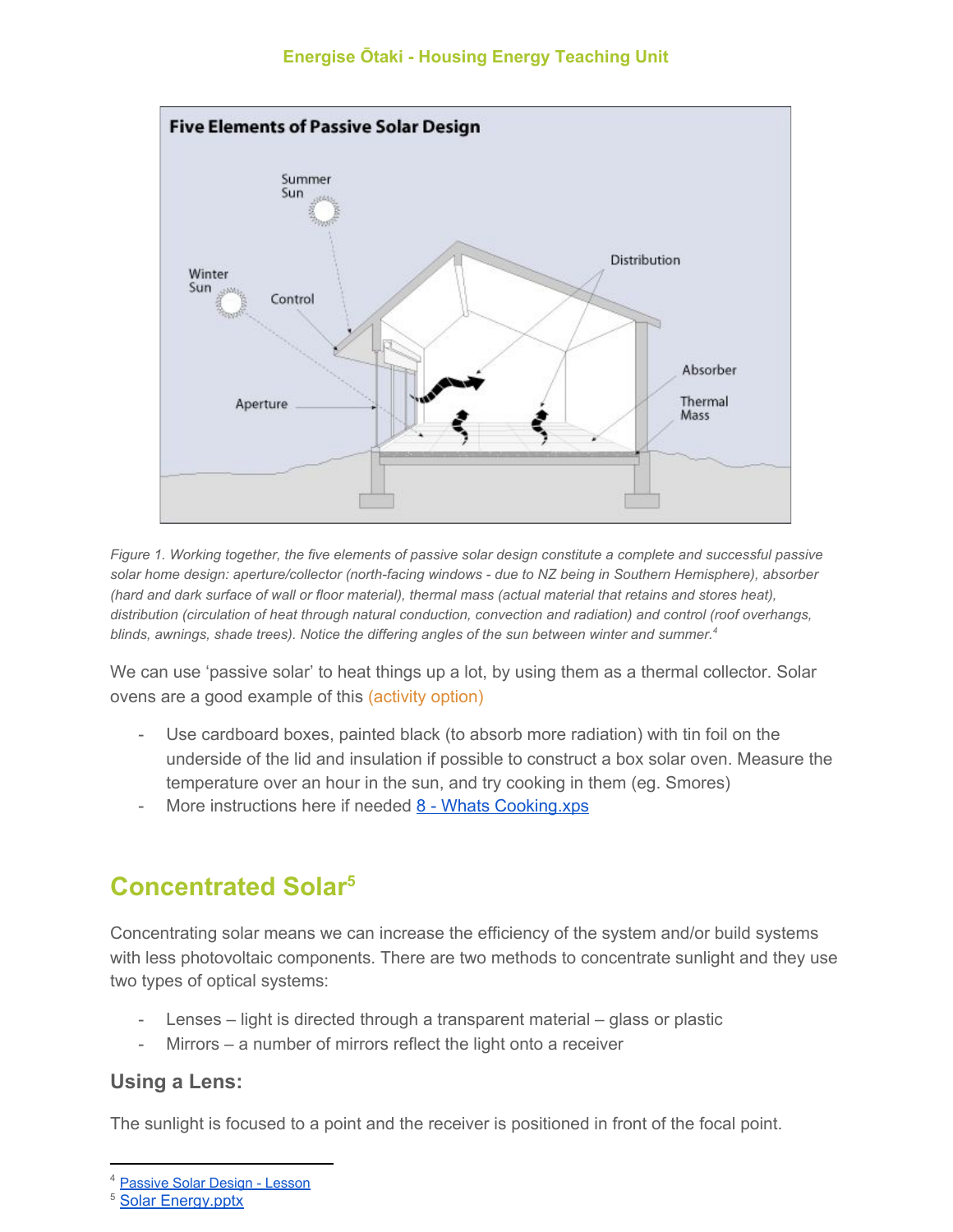

#### **Using Mirrors:**

Solar radiation can be reflected. This is most easily shown with a simple experiment (activity option)



This means that we can direct more light or heat or energy onto a solar collector. Our solar oven also showed this, with the tin foil reflecting the light into the main black box of the oven. In more commercial set-ups mirrors are often used in a parabolic shape.

6

If the mirror is shaped like a parabola, it works like this:



Flat mirrors can also be arranged in a parabolic shape - this is called multi-faceted:

<sup>6</sup> <https://www.elenco.com/wp-content/uploads/2017/10/edu3050-3.pdf>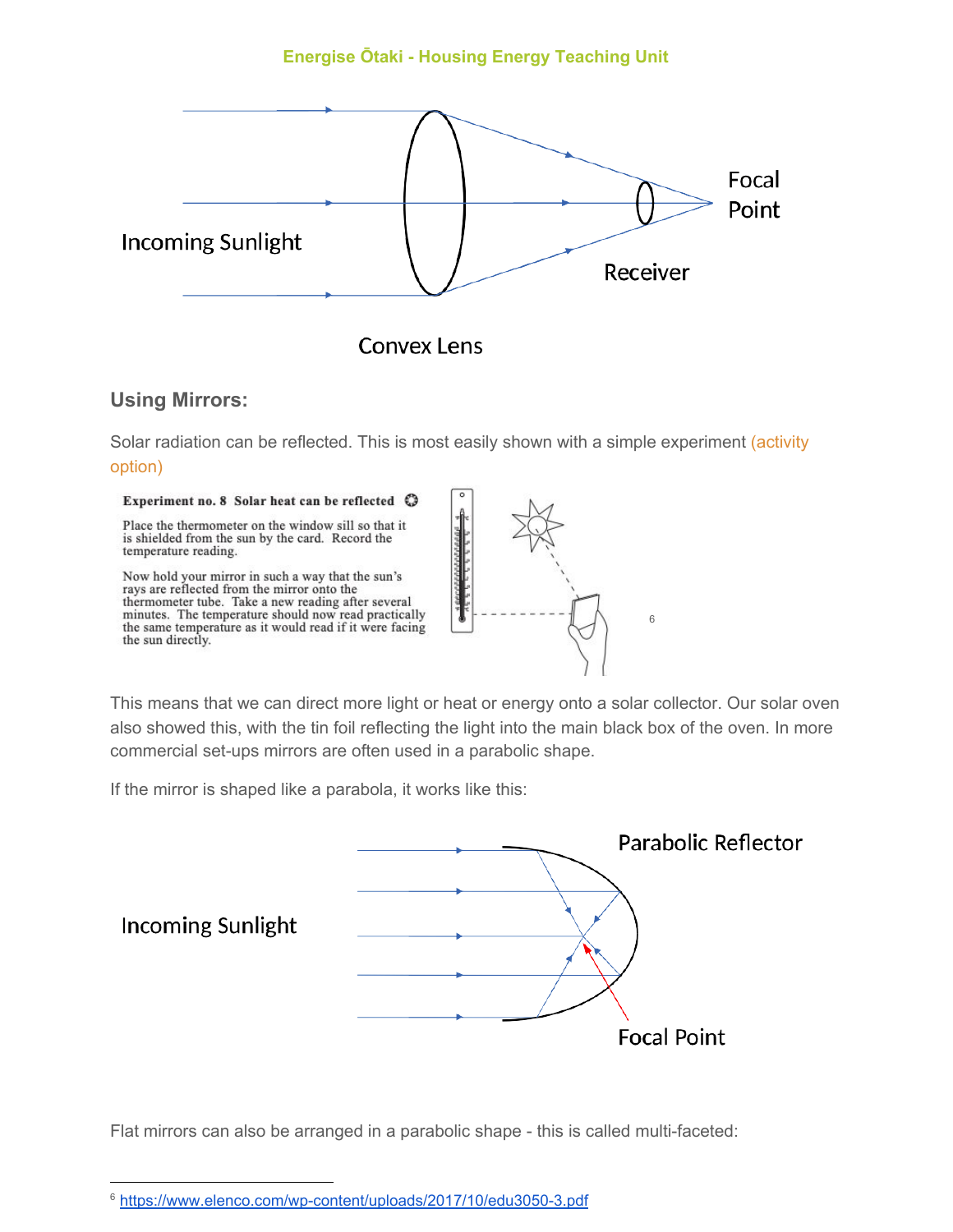

If the area of the lens is 100 cm<sup>2</sup> and the area of the receiver is 10 cm<sup>2</sup>, then the concentration would be 100 divided by 10 which equals 10, or 10 suns.

This is a concentration of 10 suns. You still get only 1 kW. Concentration doesn't increase the power, but increases the intensity of that power. The same amount of power but in a smaller area. The increase in light intensity linearly affects the short circuit current produced.

Some commercial concentration based systems: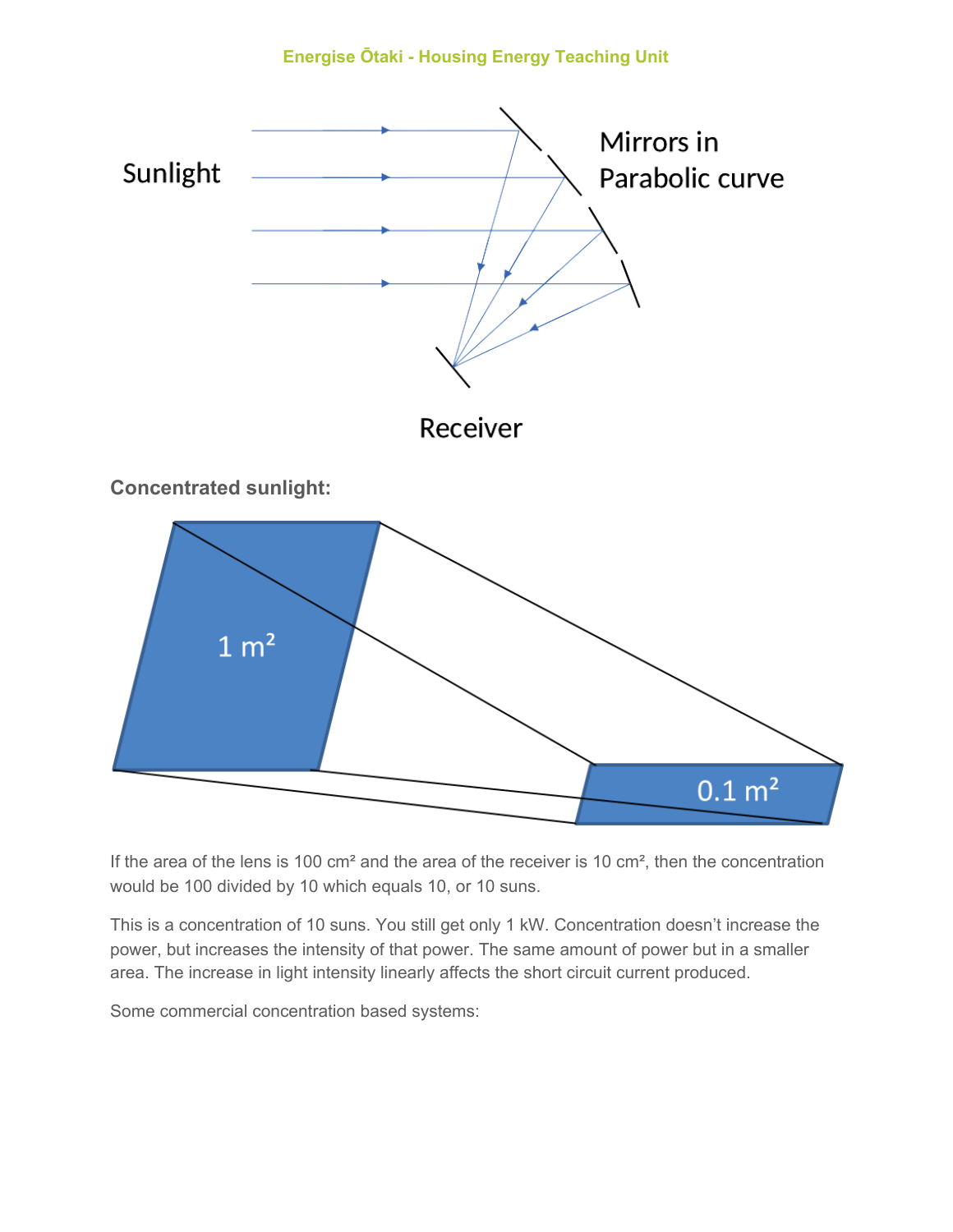**Energise Ōtaki - Housing Energy Teaching Unit**





Concentrated solar can be used both for electricity and thermal set-ups.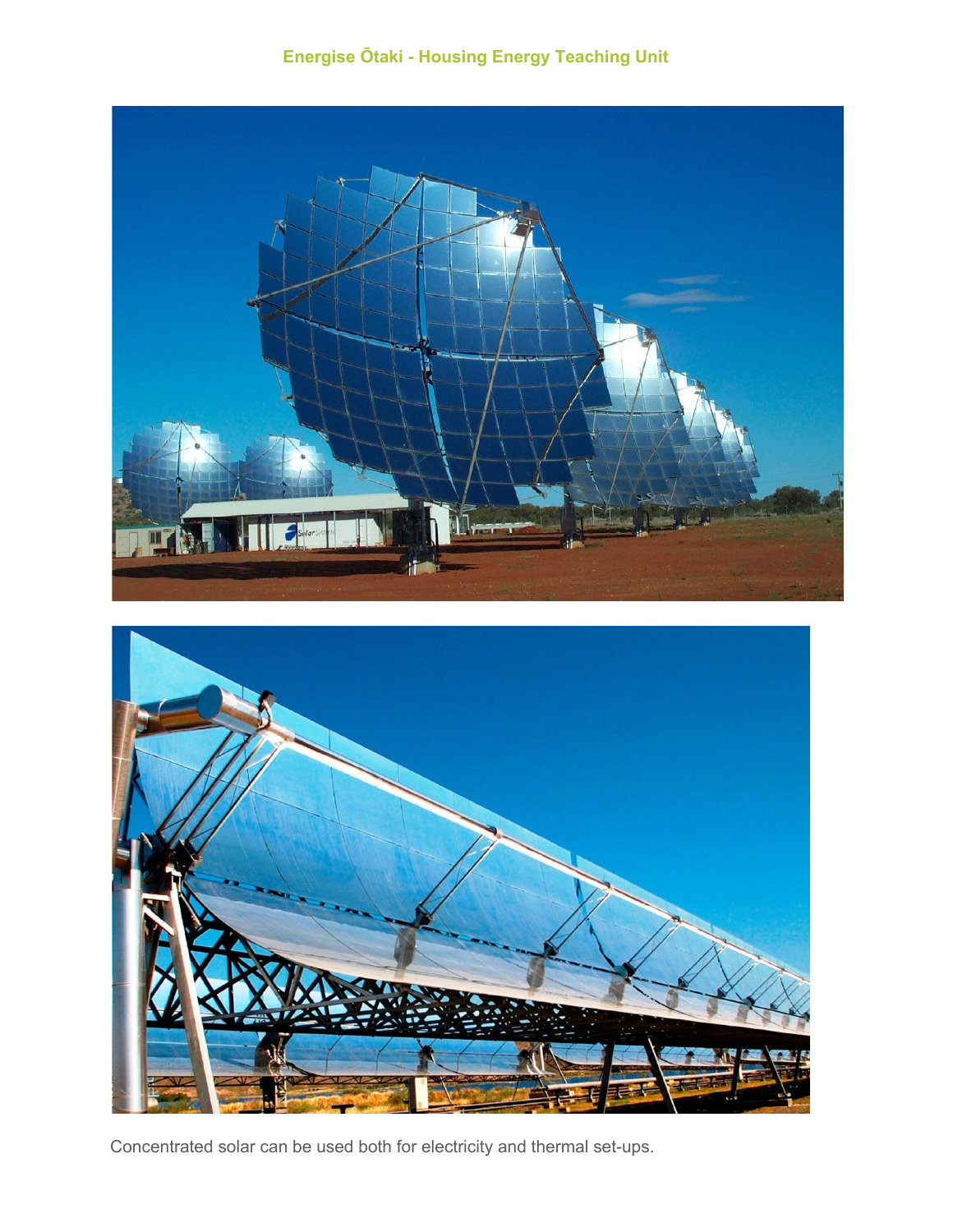## **Solar Thermal7,8,9**

Heating water is the second biggest energy use in a residential home after a (fossil fuel powered) car. By placing solar collectors in a sunny spot (often the roof of a house or building) water can be heated by solar energy instead of needing electricity, wood burners or gas boilers.

Solar thermal systems for household hot water consist of two main parts – the thermal collector and a storage tank. The storage tank which looks similar to a traditional hot water heater, is well insulated to keep the water hot until it is used, these can store hot water for up to three days without sun. The thermal collector, which usually sits on the roof, is one of two types

- flat plate collectors
	- These have copper pipes running through a glass covered collector, often connecting to a water storage tank on the roof. The sun heats the copper pipes and the resulting hot water is **thermosiphoned** out of the storage tank.
- evacuated tubes
	- Consist of two glass tubes fused at the top and bottom. The space between the two tubes is evacuated to form a vacuum. A copper pipe runs through the centre of the tube. That then connects to a circulation pump that pumps water to a storage tank below.



These tend to be better as they still work without direct sunlight.

Shortwave, higher-frequency radiation from the sun travels through the glazing of the collector and is absorbed by the interior surfaces of the collector. The absorbed portion re-radiates lower frequency, long wave thermal radiation which becomes trapped by the glazing and insulation, thus increasing the interior temperatures within the collector, similar to the greenhouse effect. The heat travels through the copper pipes by **conduction** to the water flowing within them. On sunny days, the water that travels through the pipes reaches boiling temperature before leaving the collector. When the hot water circulates to the storage tank it increases the temperature of the water remaining in the tank by **convection**.

**Thermosiphoning** works as follows: as the sun shines on the collector, the water inside is heated. It expands slightly and becomes lighter than the cold water in the tank. Gravity then

<sup>&</sup>lt;sup>7</sup> Solar Matters III [Teacher](http://www.fsec.ucf.edu/en/education/k-12/curricula/sm3/documents/SM3-16-WereInHotWaterNow_WebVersion.pdf) Page

<sup>&</sup>lt;sup>8</sup> How a solar hot water [system](https://www.energymatters.com.au/solar-hot-water/solar-hot-water-works/) works

<sup>9</sup> <https://www.infinitepower.org/pdf/No11%2096-825B.pdf>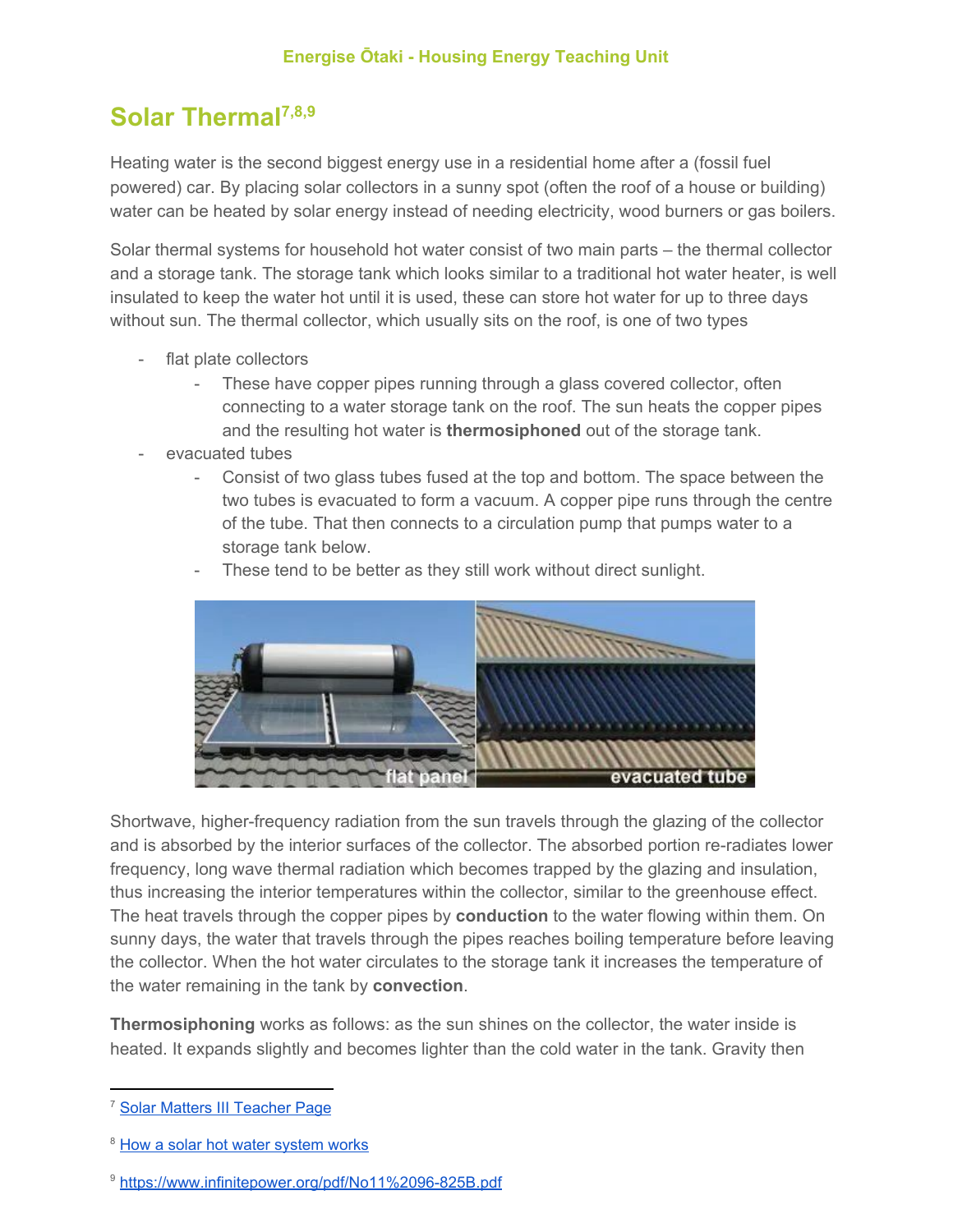pulls the heavier, cold water down from the tank and into the collector inlet. The cold water pushes the heated water through the collector outlet and into the top of the tank. This continuous heating and flowing action provides a tank full of hot water.

In a school setting one option for solar thermal thermal panels could be to heat water for a school pool. A system for this could look something like this:



**SOLAR WATER HEATER SYSTEM** Solar collectors become part of the existing system.

Technology like flowmeters and temperature probes can be added to determine the energy gain by the thermal solar installation. This allows monitoring of how the system is working by calculating the energy gain and can help to optimise its efficiency.

## **Photovoltaic Solar**

"Home and commercial photovoltaic systems are comprised of **photovoltaic cells**, devices that convert light energy directly into electricity, and **inverters** that convert the direct current from the photovoltaic into alternating current used in homes. Because the source of light is usually the sun, they are often called solar cells. The word photovoltaic comes from "photo," meaning light, and "voltaic," which refers to producing electricity. Therefore, the photovoltaic process is "producing electricity directly from sunlight." Photovoltaics are often referred to as PV<sup>"10</sup>

## **Photovoltaic Cells**

Here are two videos that explain how cells and panels are made

<sup>10</sup> <https://www.infinitepower.org/pdf/No18%2096-815B.pdf>